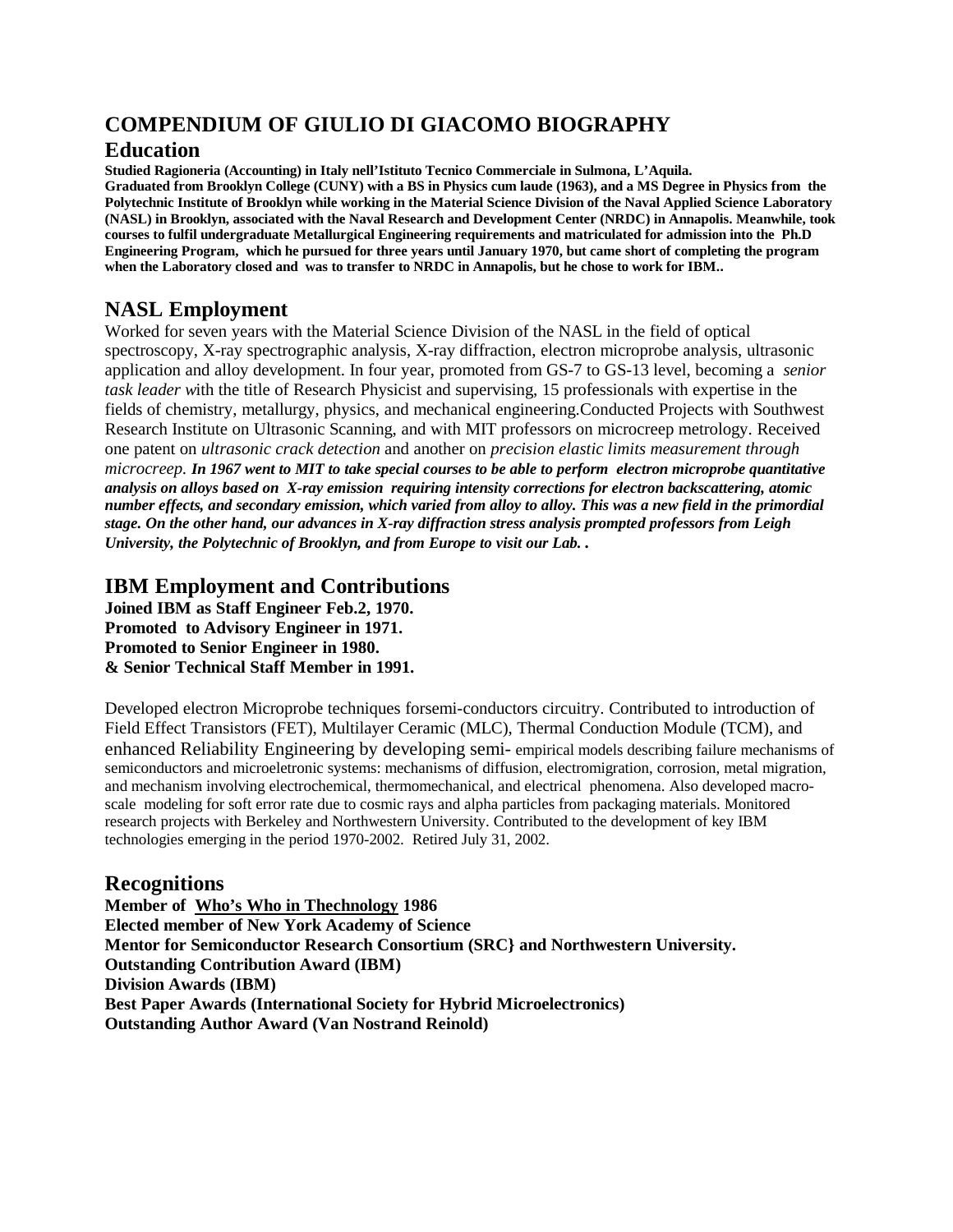### **Member of Societies**

Electron Microbeam Society, Metal Research Society (MRS), Int. Soc. for Hybrid Microelectronics (ISHM), Sigma Xi, The Research Scientific Society, IEEE Reliability Soc., IEEE Electron Devices Soc. Int. Symp. on Microelectronics (IMAPS)

### **Books and Book Chapters Publications**

Di Giacomo G., *SURVIVAL World War II North of Cassino Through the Eyes of a Ten-Year-Old, and His Immigration to the United States,* p.360 *,* AuthorHouse Publishing Co., 2005. ( Preview published in the Sunday Poughkeepsie Journal, Oct.16, 2005).

Di Giacomo G., *Reliability of Electronic Packages and Semiconductors Devices*, p.410, New York, McGraw Hill, 1996.

*From the Publisher: ". . .Reliability issues are a hot topic in the global electronics industry, and here at last is . . .the first book on this extremely important subject. Using empirical modeling, Di Giacomo expertly covers all major types of failure mechanisms that can greatly reduce the active life of semiconductor components . . . He also shows how to use statistical analysis to project failure rates. By cutting across different technologies and materials, this unique text will prove invaluable to engineers in the numerous fields that rely on semiconductor components . . . Written by one of the top experts in the field, this book offers you indepth coverage of empirical modeling for a wide range of failure mechanisms, including interconnection fatigue, solder creep, electromigration, thermomigration, current leakage, and more. . .This complete reference also takes you through early fails, wearout fails, types of fail distributions, failure mechanisms and modeling, and failure rate projection based on statistical analysis. With the help of this unique sourcebook, you'll be able to use reliability not only as a statistical tool, but also as a design and development resource for greatly improving all kinds of electronic packages and semiconductor devices."* 

Di Giacomo G. 1992 "Electrochemical Migration" Chapter 6, pp.255-292, *Electrochemistry of Semiconductors and Electronics*, ed. John McHardy and Frank Ludwig, Noyes Publications.

*E ditors' Comments: "As conductors become finer and more closely spaced, the incidence of electrochemical migration phenomena become increasingly critical. In Chapter 6, G. Di Giacomo reviews the principles underlying these phenomena. Understanding gained from this review will provide a basis for controlling and avoiding migration-related failures in future circuit designs."*

Di Giacomo G. 1999 "Design for Microelectronics Reliability" Vol. 5, pp.186-208, *Wiley Encyclopedia of Electrical and Electronics Engineering (EEEE)*, 24 volumes, ed. John G. Webster, Wiley Interscience Publications. *(A detailed scientific analysis by Universities and Industry worldwide on 20th century technologies).* 

Di Giacomo G. 1993."Reliability/Defect Severity." Chapter 18, pp.536-580, *Microelectronics Manufacturing Diagnostic Handbook,* ed. A. Landsberg, New York: Van Nostrand Reinold, New York

Di Giacomo, G. et al. 2001 "Reliability of Die-Level Interconnections." Ch.13, pp.500-548, *Area Array Interconnections Handbook*; ed. K. Puttlitz and P. A. Totta, Kluwer Academic Publishers;

Di Giacomo G. et al. 2001 "Board-Level Array Interconnect Reliability." Ch. 22, pp. 882-945, *Area Array Interconnections Handbook*; ed. K.Puttlitz and P. A. Totta, Kluwer Academic Publishers.

### **Papers Publications** (Partial list: 30 papers out of 55)

Di Giacomo, G. et al. "Reliability of Flip Chip Applications with Ceramic and Organic Chip Carriers." *13th European Symp. Reliability of Electron Devices, Failure Physics and Analysys,* Rimini, Italy, 2002.

D<sub>i</sub> Giacomo, G. et al. "Generic Fatigue Model for C4, CBGA, CCGA, and PBGA Interconnects at Package Structure Level."International System Packaging Symposium , San Diego, pp.156-162, 1999.

**D**i Giacomo, G. et al. "Fatigue Reliability of Solder Interconnects for First and Second Level Packaging." Proc. Int. Electronics Manufacturing Technol. Symp." Austin, TX, 1998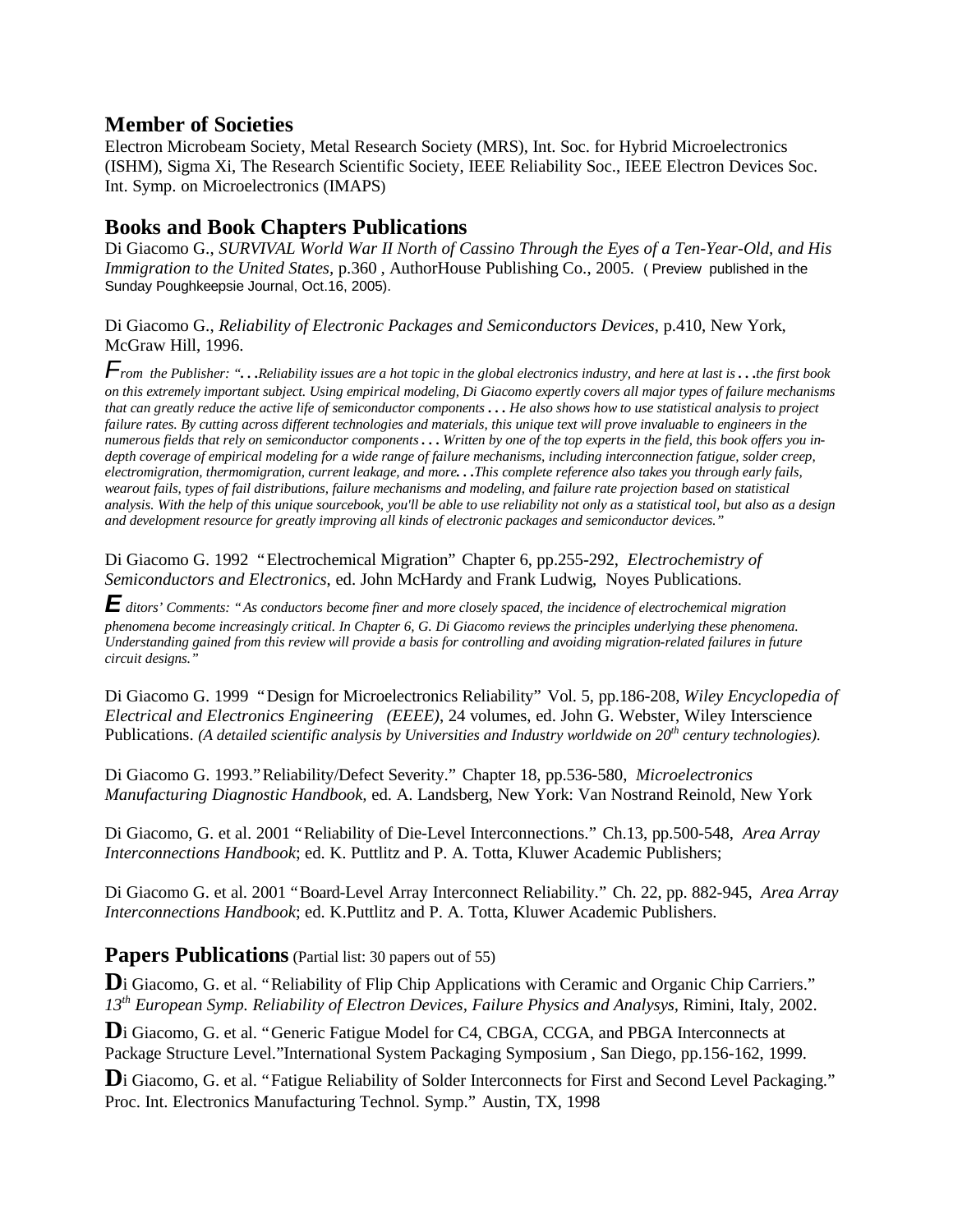Di Giacomo, G. "Thermal Cycle Frequency-Threshold Below Which Solder-Joint Fatigue Damage Saturates as Stresses Relax." *Proc. Int. Packging Symp. (IMAPS)*, San Diego, pp. 203-208, 1997.

Di Giacomo, G. "Effect of Mini-Cycles on the Solder Joint Fatigue Behavior as a Result of Their Superimposition on Main Cycles." *Proc. ISHM*, Minneapolis, pp.302-307, 1996.

Di Giacomo, G., "Modeling the Effect of Oxygen on the Fatigue Lifetime of Solder Joints", *Int. Reliability Phys. Proc*., Las Vegas, pp.93-96, 1995.

**D**i Giacomo, G. "Modeling Solder Joint Cyclic Creep." *Proc. 1994 Int. Electronics Packaging Conf.,* Atlanta, pp.748-758, 1994.

Di Giacomo, G., "Thermal Diffusion Model Describing Transient Strain in Chip Solder Joints Under Thermal Cycling." *Proc. Int. Symp. Microelectronics,* Reston, VA, pp.737-742, 1992.

Di Giacomo, G. et al. "Current Leakage Kinetics across Cr/Cu Thin Film Conductors Having Polyimide Coating." *Proc. Int. Symp. Microelectronics,* pp.38-42, 1991.

**D**i Giacomo, G. "Thermomechanical Fatigue Damage Limit in Solders Due to Their Anelasticity." *Proc. ISHM First Joint Materials and Interconnect/Surface Mount Technol. Conf.,* San Diego, 1990.

**D**i Giacomo, G. "Effect of Oxidation on the Thermal Performance of Metals and Modeling." *Proceedings of Technical Program, Nepcon East '89*, pp.159-167, 1989.

Di Giacomo, G. "Oxidation of Pb-Sn Eutectic Solder and Degradation of Contact Thermal Resistance." *Proc. Int. Symp. Microelectronics*, Atlanta, pp.322-327, 1986.

**D**i Giacomo, G. "Oxidation Kinetics of Pb-Sn Eutectic Solder by AES Analysis." *Microbeam Analysis*, pp.321-324, 1986.

**D**i Giacomo, G. "Current Leakage Kinetics across Tinned Cr/Cu Lands Having Epoxy Overlay." *IEEE Trans. Components , Hybrids, and Manuf. Technol*., Vol.CHMT8, No.4, pp.440-445, 1985.

**D**i Giacomo, G . "Phosphorous Migration Kinetics from PSG to Glass passivation Surface." *22nd Ann. Proc. Reliability Phys*., pp.223-228, 1984.

Di Giacomo, G. "Metal Migration (Ag, Cu, Pb) in Encapsulated Modules and Time-to-Failure Model as a Function of the Environment and Package Properties."*Proc. Reliabilty Phys Symp*., pp.27-33, 1982.

**D**i Giacomo, G. "Reaction Kinetics of Al Films with Phosphosilicate Glass (PSG) in Semiconductors.*" Proc. Intern. Reliability Phys. Symposium,* pp.218-222, 1981.

**D**i Giacomo, G. "Corrosion Model for Plastic Encapsulated and Hermetic Modules." *18th Ann. Proc. Reliability Phys.,* pp.275-281, 1980.

**D**i Giacomo, G. "Electromigration Depletion in Pb-Sn Films." *Proceedings Reliability Physics Symposium,* San Francisco, pp.72-76, 1979.

**D**i Giacomo, G. et al. "A Method for Determining The Permeability and Solubility of Sulfur in Poly(dimethylsiloxane) (RTV)." *Journal of Applied Polymer Science,* Vol.23, pp.261-274, 1979.

**D**i Giacomo, G. et al. "Electromigration Damage in Aluminum-Copper Films." *Thin Solid Films,* Elsevier Sequoia, S.A., Lausanne, Vol.34, pp.165-169, 1976. (Also presented at a symposium in Hungary, 1975)

Di Giacomo, G. "Microprobe Technique for Determining the Thickness of SiO2 and Si3N4 Ultra-Thin Film Composites of FET Wafers and Devices."*Thin Solid Films,* Elsavier Sequoia, S.A., Lusanne, Vol. 38, pp.35-47, 1976.

Di Giacomo, G. "Microprobe Technique for Determining the Thickness of Thin Metal Films in Multilayered Structures." *Thin Solid Films*, Vol.26, pp.311-320, 1975.